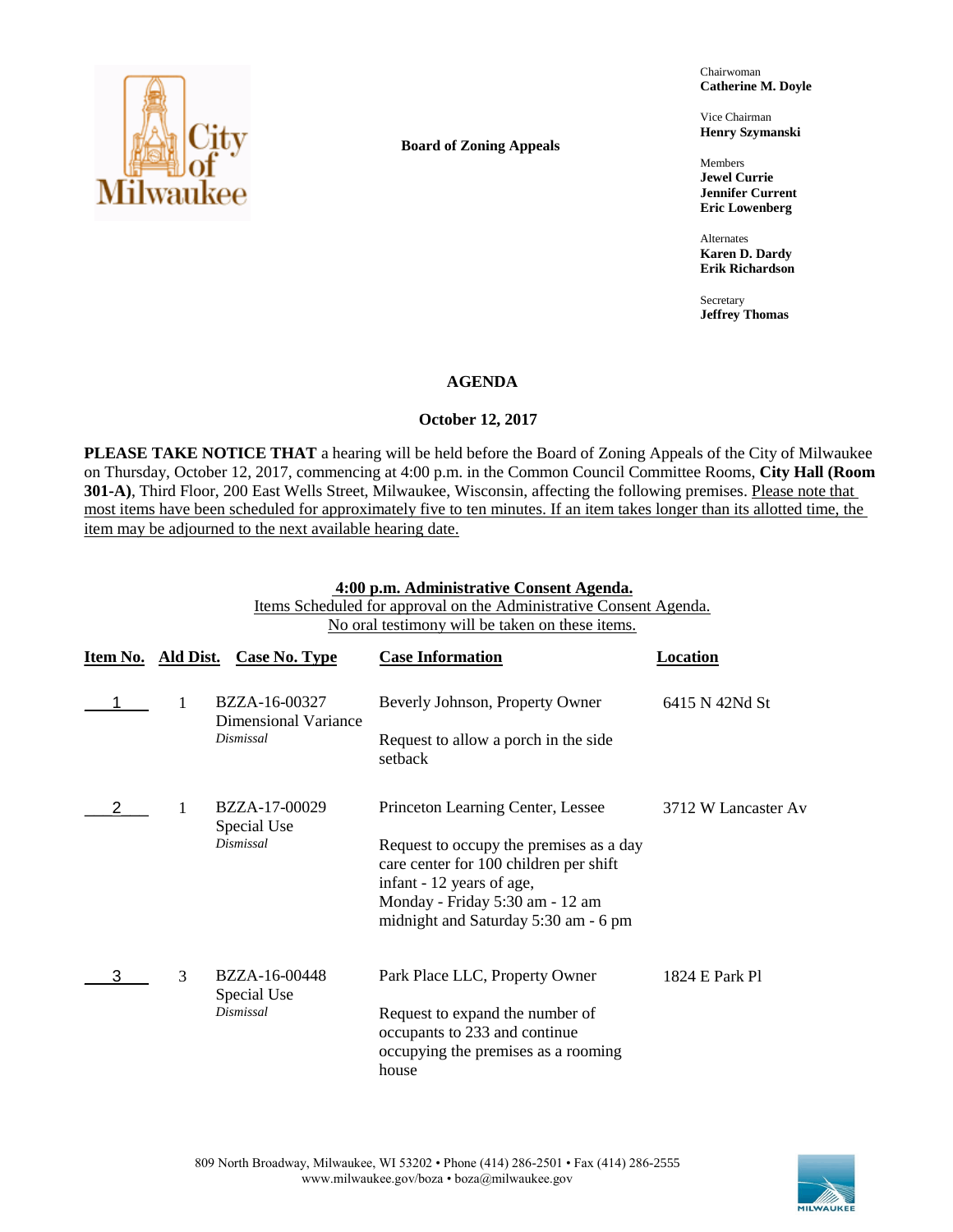|                           | Board of Zoning Appeals, Hearing on Thursday, October 12, 2017 |                                           |                                                                                                                                                                              |                       |  |  |
|---------------------------|----------------------------------------------------------------|-------------------------------------------|------------------------------------------------------------------------------------------------------------------------------------------------------------------------------|-----------------------|--|--|
| <u>Item No. Ald Dist.</u> |                                                                | <b>Case No. Type</b>                      | <b>Case Information</b>                                                                                                                                                      | <b>Location</b>       |  |  |
|                           |                                                                |                                           | 4:00 p.m. Administrative Consent Agenda (continued)<br>Items Scheduled for approval on the Administrative Consent Agenda.<br>No oral testimony will be taken on these items. |                       |  |  |
|                           | $\overline{4}$                                                 | BZAP-17-00004<br>Other                    | Mei Hua Market, LLC, Property Owner<br>Request for an extension of time to<br>comply with the conditions of case<br>#BZZA-16-00268                                           | 2404 W Clybourn St    |  |  |
| 5                         | 13                                                             | BZZA-17-00033<br>Special Use<br>Dismissal | Uishal Lal, Property Owner<br>Request to occupy a portion of the<br>premises as a medical service facility                                                                   | 5007 S Howell Av      |  |  |
| 6                         | 15                                                             | BZAP-17-00005<br>Other                    | Lakesha Jackson, Property Owner<br>Request for an extension of time to<br>comply with the conditions of case<br>#BZZA-16-00134.                                              | 2554 W Fond Du Lac Av |  |  |

#### **4:00 p.m. Consent Agenda.**

Items Scheduled for approval on the Consent Agenda.

No oral testimony will be taken on these items.

|   | 12 | BZZA-17-00332<br>Dimensional Variance, | Lando Wilder, Lessee                                                                                                                                                  | 1605 W Forest Home Av  |
|---|----|----------------------------------------|-----------------------------------------------------------------------------------------------------------------------------------------------------------------------|------------------------|
|   |    | Special Use                            | Request to continue occupying the<br>premises as a motor vehicle sales<br>facility that does not meet the minimum<br>required landscaping (this is a new<br>operator) |                        |
| 8 | 4  | BZZA-17-00354<br>Special Use           | Janus College Preparatory Academies,<br>Inc., Lessee                                                                                                                  | 161 W Wisconsin Av 508 |
|   |    |                                        | Request to continue occupying a portion<br>of the premises as a personal instruction<br>school                                                                        |                        |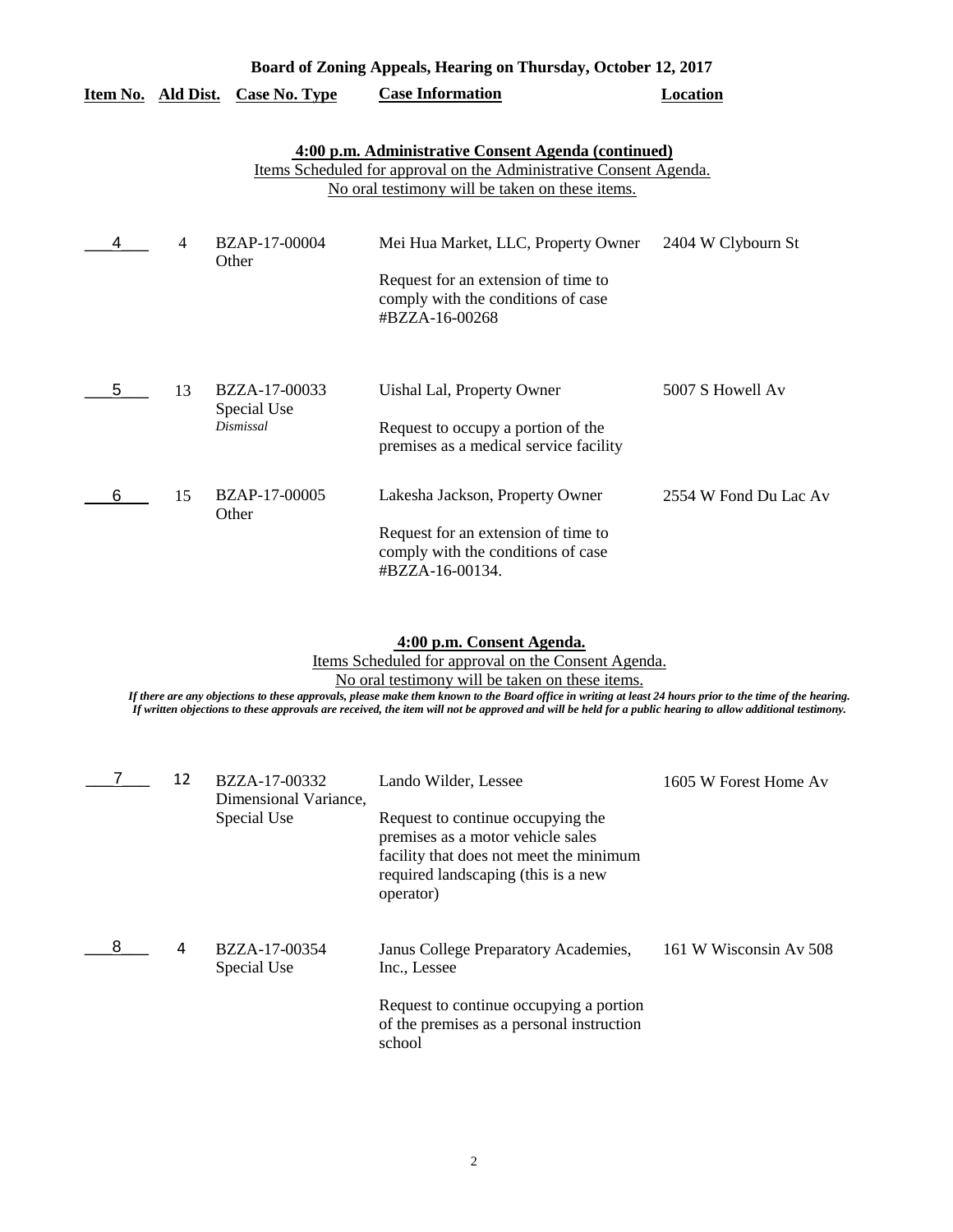|  |  | Board of Zoning Appeals, Hearing on Thursday, October 12, 2017 |  |
|--|--|----------------------------------------------------------------|--|
|  |  |                                                                |  |

|  |  | Item No. Ald Dist. Case No. Type | <b>Case Information</b> | <b>Location</b> |
|--|--|----------------------------------|-------------------------|-----------------|
|--|--|----------------------------------|-------------------------|-----------------|

## **4:00 p.m. Consent Agenda (continued)**

Items Scheduled for approval on the Consent Agenda.

No oral testimony will be taken on these items.

| 9  | 1  | BZZA-17-00359<br>Special Use | Leader Luxury Motors, LLC, Lessee                                                                           | 6770 N 43Rd St        |
|----|----|------------------------------|-------------------------------------------------------------------------------------------------------------|-----------------------|
|    |    |                              | Request to continue occupying the<br>premises as a motor vehicle sales<br>facility (this is a new operator) |                       |
| 10 | 1  | BZZA-17-00358<br>Special Use | Leader Auto Detailing, Lessee                                                                               | 6770 N 43Rd St        |
|    |    |                              | Request to continue occupying a portion<br>of the premises as a car wash                                    |                       |
| 11 | 4  | BZZA-17-00371                | Catholic Financial Life, Property Owner                                                                     | 1100 W Wells St       |
|    |    | <b>Dimensional Variance</b>  | Request to erect two signs that exceed<br>the maximum allowed area                                          |                       |
| 12 | 4  | BZZA-17-00374                | Milwaukee Ballet, Prospective Buyer                                                                         | 132 N Jackson St      |
|    |    | Special Use                  | Request to occupy a portion of the<br>premises as an accessory use parking lot                              |                       |
| 13 | 12 | BZZA-17-00350<br>Special Use | Becher Petro Pantry, Property Owner                                                                         | 610 W Becher St       |
|    |    |                              | Request to continue occupying the<br>premises as a motor vehicle filling<br>station                         |                       |
| 14 | 2  | BZZA-17-00373<br>Special Use | Willie Wright, Lessee                                                                                       | 8713 W Fond Du Lac Av |
|    |    |                              | Request to continue occupying the<br>premises as a 24-hour day care center                                  |                       |
|    |    |                              | for 50 children per shift infant through<br>12 years of age, operating                                      |                       |
|    |    |                              | Monday - Sunday (this is a new<br>operator)                                                                 |                       |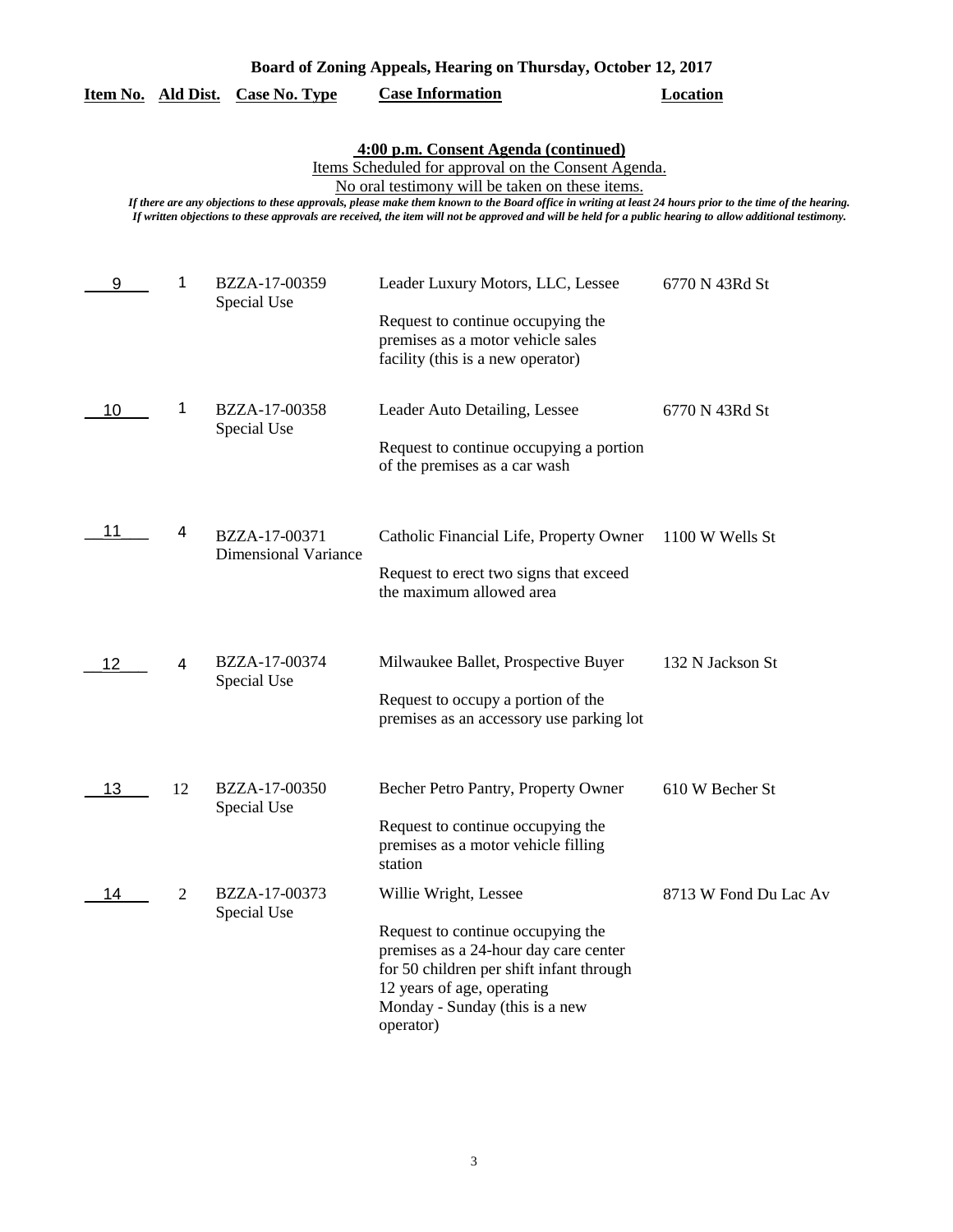| Board of Zoning Appeals, Hearing on Thursday, October 12, 2017 |  |  |  |
|----------------------------------------------------------------|--|--|--|
|                                                                |  |  |  |

|  |  | Item No. Ald Dist. Case No. Type | <b>Case Information</b> | Location |
|--|--|----------------------------------|-------------------------|----------|
|--|--|----------------------------------|-------------------------|----------|

### **4:00 p.m. Consent Agenda (continued)**

Items Scheduled for approval on the Consent Agenda.

No oral testimony will be taken on these items.

| 15 | 3 | BZZA-17-00360<br>Use Variance          | John Riepenhoff Studio LLC, Property<br>Owner                                                                                                                                                                                              | 830 E Chambers St  |
|----|---|----------------------------------------|--------------------------------------------------------------------------------------------------------------------------------------------------------------------------------------------------------------------------------------------|--------------------|
|    |   |                                        | Request to occupy a portion of the<br>premises as an art studio and office                                                                                                                                                                 |                    |
| 16 | 4 | BZZA-17-00355<br>Special Use           | Rozga Funeral Home, Inc., Lessee                                                                                                                                                                                                           | 224 E Mason St     |
|    |   |                                        | Request to erect a sign that will not be<br>attached to a flat, opaque wall surface                                                                                                                                                        |                    |
| 17 | 4 | BZZA-17-00357<br>Special Use           | 252, LLC, Property Owner                                                                                                                                                                                                                   | 252 E Menomonee St |
|    |   |                                        | Request to increase the number of<br>occupants from 308 to 350 for the<br>Board-approved dormitory                                                                                                                                         |                    |
| 18 | 5 | BZZA-17-00323<br>Special Use           | Cynthia Black, Lessee                                                                                                                                                                                                                      | 8320 W Lisbon Av   |
|    |   |                                        | Request to increase the number of<br>children from 55 to 85 per shift and<br>continue occupying the premises as a<br>day care center for children infant<br>through 12 1/2 years of age, operating<br>Monday - Friday 6:00 a.m. - midnight |                    |
| 19 | 8 | BZZA-17-00346<br>Special Use Variance, | Velobahn Coffee and Cycle LLC,<br>Lessee                                                                                                                                                                                                   | 3618 W Pierce St   |
|    |   | Use Variance                           | Request to occupy a portion of the<br>premises as a general retail<br>establishment, assembly hall, and<br>sit-down restaurant                                                                                                             |                    |
| 20 | 8 | BZZA-17-00362<br>Special Use           | LCM Funds 30 at St Paul LLC,<br>Property Owner                                                                                                                                                                                             | 1800 W St Paul Av  |
|    |   |                                        | Request to occupy the premises as a<br>principal use parking lot                                                                                                                                                                           |                    |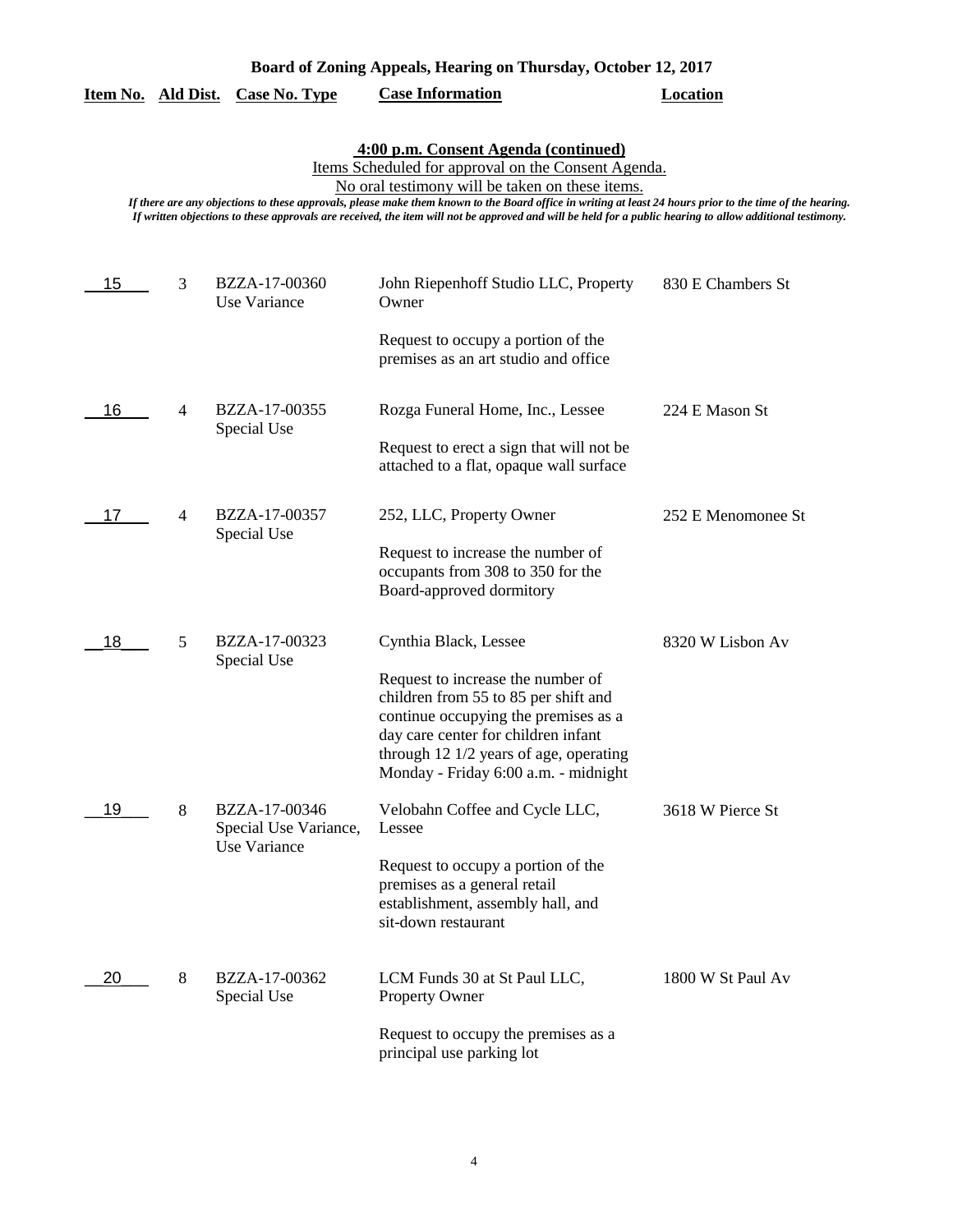|  |  | Board of Zoning Appeals, Hearing on Thursday, October 12, 2017 |  |
|--|--|----------------------------------------------------------------|--|
|  |  |                                                                |  |

## **Item No. Ald Dist. Case No. Type Case Information Location**

## **4:00 p.m. Consent Agenda (continued)**

Items Scheduled for approval on the Consent Agenda.

No oral testimony will be taken on these items.

| 21 | 8  | BZZA-17-00364<br>Special Use           | Ricardo Chavez, Lessee                                                                                                                                           | 3747 W National Av |
|----|----|----------------------------------------|------------------------------------------------------------------------------------------------------------------------------------------------------------------|--------------------|
|    |    |                                        | Request to occupy the premises as a<br>second-hand sales facility                                                                                                |                    |
| 22 | 9  | BZZA-17-00330<br>Special Use           | S&R of Wisconsin LLC, Property<br>Owner                                                                                                                          | 8632 N 107Th St    |
|    |    |                                        | Request to continue occupying the<br>premises as a motor vehicle filling<br>station                                                                              |                    |
| 23 | 9  | BZZA-17-00356<br>Use Variance          | AJA Enterprise, Lessee                                                                                                                                           | 8726 W Mill Rd     |
|    |    |                                        | Request to continue occupying the<br>premises as a social service facility                                                                                       |                    |
| 24 | 9  | BZZA-17-00368<br>Special Use           | Hearts and Minds Childcare LLC,<br>Prospective Buyer                                                                                                             | 8980 N 85Th St     |
|    |    |                                        | Request to occupy the premises as a day<br>care center for 80 children per shift<br>infant - 13 years of age, operating<br>Monday - Friday 6:00 a.m. - 7:00 p.m. |                    |
| 25 | 10 | BZZA-17-00280<br>Special Use           | Dianne Cross, Lessee                                                                                                                                             | 5716 W Center St   |
|    |    |                                        | Request to occupy a portion of the<br>premises as a second-hand sales facility                                                                                   |                    |
| 26 | 10 | BZZA-17-00349<br>Dimensional Variance, | True Vine MB Church, Property Owner                                                                                                                              | 5820 W Burleigh St |
|    |    | Special Use                            | Request to continue occupying the<br>premises as a religious assembly hall<br>and to allow a wall sign that exceeds the<br>maximum allowed area                  |                    |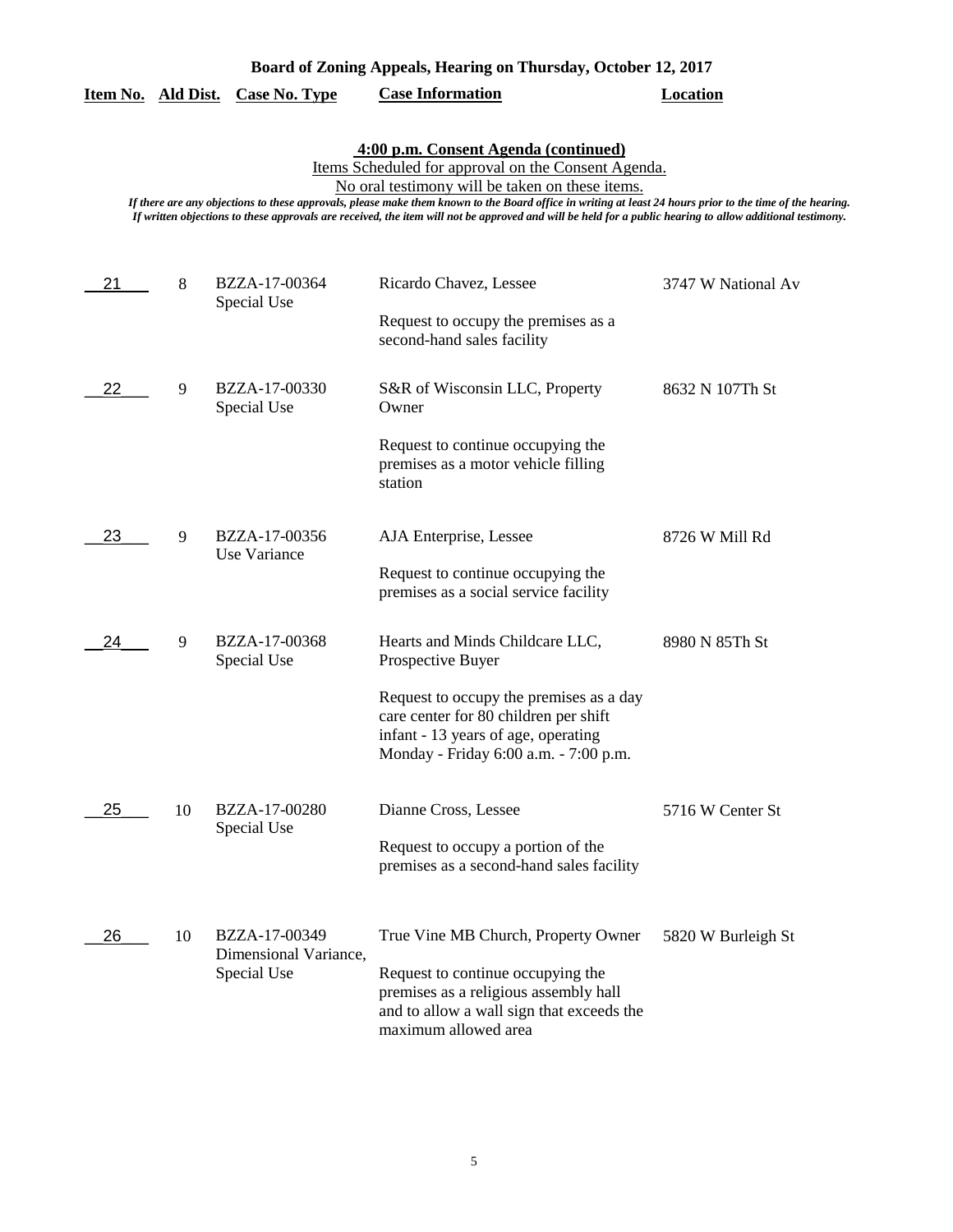|                                                                                                                                                                                                                                                                                                                                                                                                                                                                          |    | <u>Item No. Ald Dist. Case No. Type</u>      | <b>Case Information</b>                                                                                                                                                                                                                                                                                                                                            | <b>Location</b>      |  |  |  |
|--------------------------------------------------------------------------------------------------------------------------------------------------------------------------------------------------------------------------------------------------------------------------------------------------------------------------------------------------------------------------------------------------------------------------------------------------------------------------|----|----------------------------------------------|--------------------------------------------------------------------------------------------------------------------------------------------------------------------------------------------------------------------------------------------------------------------------------------------------------------------------------------------------------------------|----------------------|--|--|--|
| 4:00 p.m. Consent Agenda (continued)<br>Items Scheduled for approval on the Consent Agenda.<br>No oral testimony will be taken on these items.<br>If there are any objections to these approvals, please make them known to the Board office in writing at least 24 hours prior to the time of the hearing.<br>If written objections to these approvals are received, the item will not be approved and will be held for a public hearing to allow additional testimony. |    |                                              |                                                                                                                                                                                                                                                                                                                                                                    |                      |  |  |  |
| 27                                                                                                                                                                                                                                                                                                                                                                                                                                                                       | 10 | BZZA-17-00338<br>Special Use                 | Soka Gakkai International USA, Lessee<br>Request to continue occupying a portion<br>of the premises as a religious assembly<br>hall                                                                                                                                                                                                                                | 319 N 76Th St        |  |  |  |
| 28                                                                                                                                                                                                                                                                                                                                                                                                                                                                       | 10 | BZZA-17-00344<br><b>Dimensional Variance</b> | Jessica Bahr, Property Owner<br>Request to allow an air-condition<br>condenser that does not meet the<br>minimum required distance from the<br>property line (required 15 ft. / proposed<br>12 ft. 3 in.)                                                                                                                                                          | 5701 W Washington Bl |  |  |  |
| 29                                                                                                                                                                                                                                                                                                                                                                                                                                                                       | 10 | BZZA-17-00345<br>Special Use                 | Nana & Papa's House Childcare Center<br>LLC, Lessee<br>Request to increase the hours and days<br>of operation from Monday - Friday 6:00<br>a.m. - 10:00 p.m. to Monday - Sunday<br>6:00 a.m. - midnight, and to continue<br>occupying the premises as a day care<br>center for 24 children per shift infant<br>through 12 years of age (this is a new<br>operator) | 5317 W Center St     |  |  |  |
| 30                                                                                                                                                                                                                                                                                                                                                                                                                                                                       | 10 | BZZA-17-00339<br>Special Use                 | Snapper, LLC, Property Owner<br>Request to continue occupying the<br>premises as a fast-food/carry-out<br>restaurant                                                                                                                                                                                                                                               | 6016 W Lisbon Av     |  |  |  |
| 31                                                                                                                                                                                                                                                                                                                                                                                                                                                                       | 12 | BZZA-17-00308<br>Special Use                 | Clarissa Flowers, Lessee<br>Request to occupy the premises as a day<br>care center for 45 children per shift<br>infant through 12 years of age,<br>operating Monday - Sunday 6:00<br>a.m. - midnight                                                                                                                                                               | 1711 S 11Th St       |  |  |  |

**Board of Zoning Appeals, Hearing on Thursday, October 12, 2017**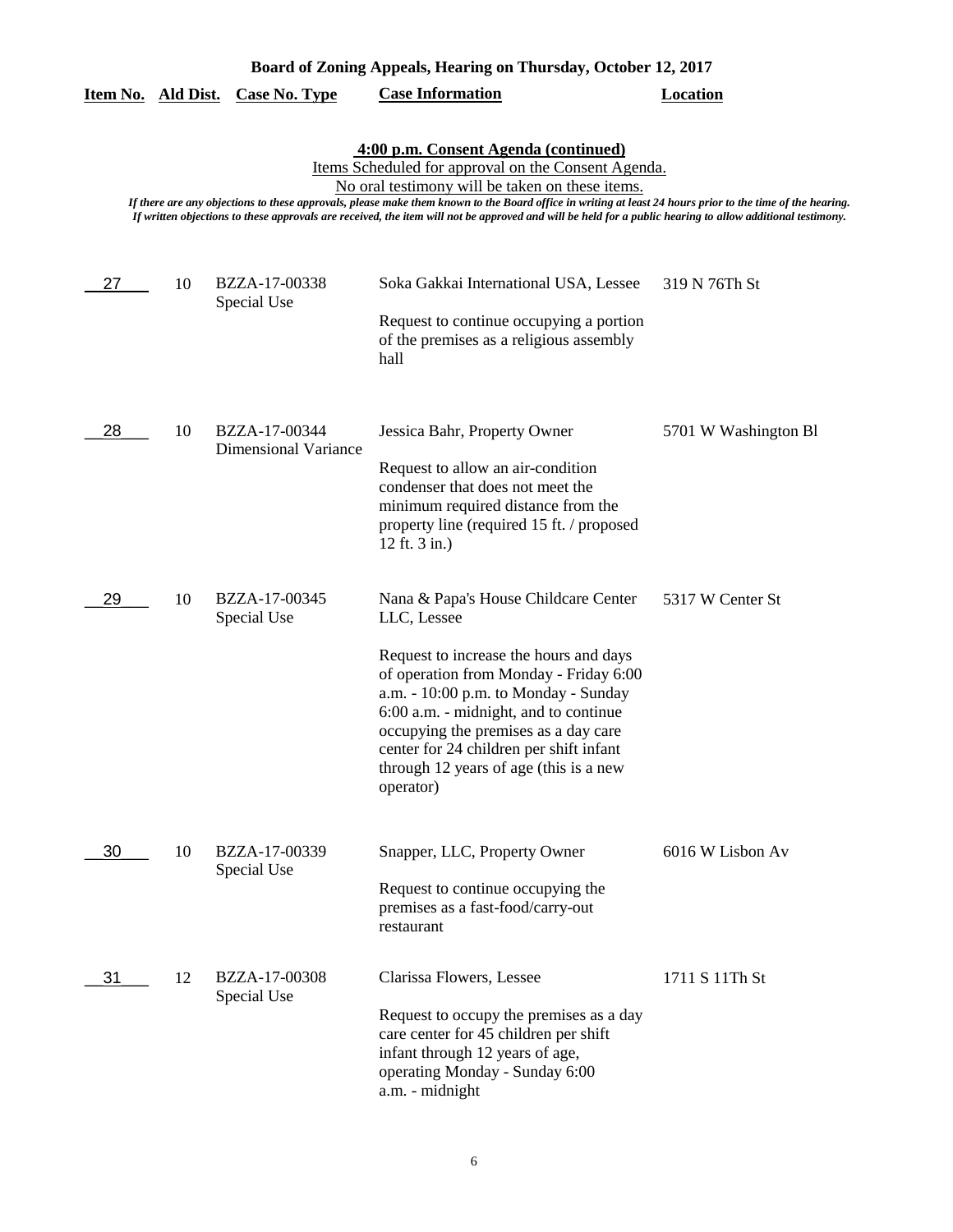|  |  | Board of Zoning Appeals, Hearing on Thursday, October 12, 2017 |  |
|--|--|----------------------------------------------------------------|--|
|  |  |                                                                |  |

|  |  | Item No. Ald Dist. Case No. Type | <b>Case Information</b> | Location |
|--|--|----------------------------------|-------------------------|----------|
|--|--|----------------------------------|-------------------------|----------|

**4:00 p.m. Consent Agenda (continued)**

Items Scheduled for approval on the Consent Agenda.

No oral testimony will be taken on these items.

| 32 | 12 | BZZA-17-00367<br>Special Use  | Daniel Arteaga, Lessee                                                                                       | 1561 W Greenfield Av |
|----|----|-------------------------------|--------------------------------------------------------------------------------------------------------------|----------------------|
|    |    |                               | Request to continue occupying a portion<br>of the premises as an assembly hall (this<br>is a new operator)   |                      |
| 33 | 12 | BZZA-17-00369<br>Special Use  | 27 MRY Inc, Lessee                                                                                           | 605 W Lapham Bl      |
|    |    |                               | Request to continue occupying the<br>premises as a motor vehicle filling<br>station (this is a new operator) |                      |
| 34 | 12 | BZZA-17-00370<br>Use Variance | Milwaukee Habitat for Humanity,<br>Lessee                                                                    | 420 S 1St St         |
|    |    |                               | Request to continue occupying a portion<br>of the premises as a second-hand sales<br>facility                |                      |
| 35 | 13 | BZZA-17-00363<br>Special Use  | Four Keys, LLC, Lessee                                                                                       | 5819 S 27Th St       |
|    |    |                               | Request to occupy the premises as a<br>motor vehicle sales facility                                          |                      |
| 36 | 13 | BZZA-17-00365<br>Use Variance | Select Recovery Agents, Inc., Lessee                                                                         | 4810 S 13Th St       |
|    |    |                               | Request to continue occupying the<br>premises as a motor vehicle outdoor<br>storage facility                 |                      |
| 37 | 15 | BZZA-17-00343<br>Special Use  | Dawn Boland, Property Owner                                                                                  | 1525 N 13Th St       |
|    |    |                               | Request to continue occupying the<br>premises as an indoor storage facility                                  |                      |
| 38 | 15 | BZZA-17-00340<br>Special Use  | Mohammad Shafi, Property Owner                                                                               | 1919 W Monroe St     |
|    |    |                               | Request to continue occupy the<br>premises as a principal use parking lot                                    |                      |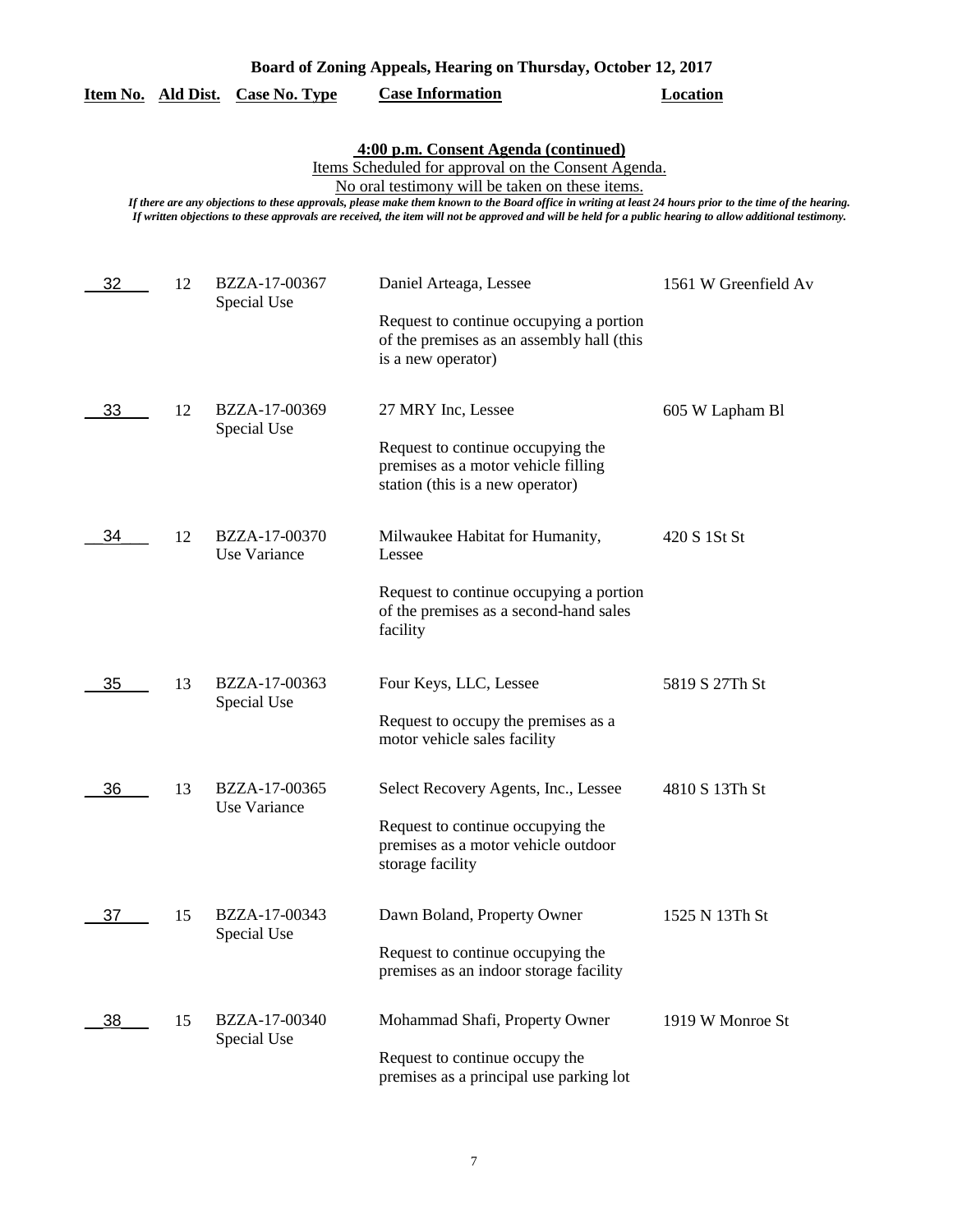|    |    | Item No. Ald Dist. Case No. Type                              | <b>Case Information</b>                                                                                                                                                                                                                                                                                                                                                                                                                                                  | <b>Location</b>     |
|----|----|---------------------------------------------------------------|--------------------------------------------------------------------------------------------------------------------------------------------------------------------------------------------------------------------------------------------------------------------------------------------------------------------------------------------------------------------------------------------------------------------------------------------------------------------------|---------------------|
|    |    |                                                               | 4:00 p.m. Consent Agenda (continued)<br>Items Scheduled for approval on the Consent Agenda.<br>No oral testimony will be taken on these items.<br>If there are any objections to these approvals, please make them known to the Board office in writing at least 24 hours prior to the time of the hearing.<br>If written objections to these approvals are received, the item will not be approved and will be held for a public hearing to allow additional testimony. |                     |
| 39 | 15 | BZZA-17-00352<br><b>Dimensional Variance</b>                  | Tunya King, Property Owner<br>Request to construct a garage that does<br>not meet the minimum required setback                                                                                                                                                                                                                                                                                                                                                           | 1924 W Cherry St    |
|    |    |                                                               | 4:15 p.m. Administrative Review.<br>Items Scheduled for consideration and action by the Board in Administrative Review.<br>No oral testimony will be taken on these items.                                                                                                                                                                                                                                                                                               |                     |
| 40 | 4  | BZCM-17-00002<br><b>Condition Modification Property Owner</b> | ORP Real Estate Holdings LLC,<br>Request to modify condition #17 of case<br>#BZZA-16-00510 stating that "this<br>Special use is granted for a period of ten<br>(10) years, commencing with the date<br>hereof."                                                                                                                                                                                                                                                          | 2801 W Wisconsin Av |
|    |    |                                                               | 4:30 p.m. Public Hearings.                                                                                                                                                                                                                                                                                                                                                                                                                                               |                     |

**Board of Zoning Appeals, Hearing on Thursday, October 12, 2017** 

Please note that each item scheduled for a public hearing has been scheduled for approximately five to ten minutes. If an item takes longer than its allotted time, the item may be adjourned to the next available hearing date.

| -41 | BZZA-16-00381<br>Dimensional Variance | Desiree Loduha, Lessee                                                | 3622 W Silver Spring Dr |
|-----|---------------------------------------|-----------------------------------------------------------------------|-------------------------|
|     |                                       | Request to allow window signs that<br>exceed the maximum allowed area |                         |
| 42  | BZZA-16-00456<br>Use Variance         | Tommy Honeycutt, Property Owner                                       | 4940 N 32Nd St          |
|     |                                       | Request to continue occupying the<br>premises as an assembly hall     |                         |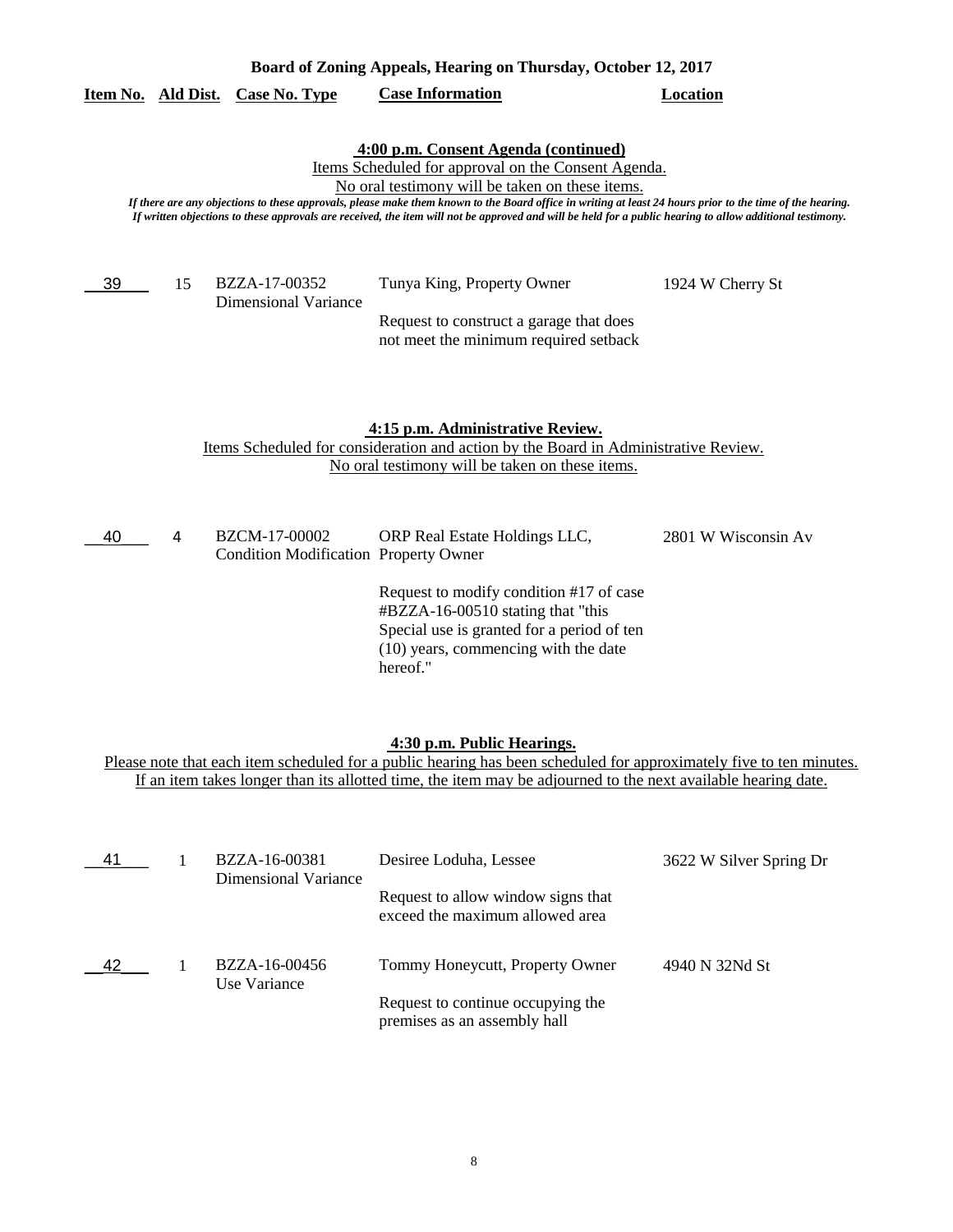| Board of Zoning Appeals, Hearing on Thursday, October 12, 2017 |   |                                                       |                                                                                                                                                                                                                                                                               |                    |  |
|----------------------------------------------------------------|---|-------------------------------------------------------|-------------------------------------------------------------------------------------------------------------------------------------------------------------------------------------------------------------------------------------------------------------------------------|--------------------|--|
| Item No. Ald Dist.                                             |   | <b>Case No. Type</b>                                  | <b>Case Information</b>                                                                                                                                                                                                                                                       | <b>Location</b>    |  |
|                                                                |   |                                                       | 4:30 p.m. Public Hearings (continued)<br>Please note that each item scheduled for a public hearing has been scheduled for approximately five to ten minutes.<br>If an item takes longer than its allotted time, the item may be adjourned to the next available hearing date. |                    |  |
| 43                                                             | 1 | BZZA-17-00032<br>Special Use                          | John Sams Jr., Lessee<br>Request to occupy the premises as a<br>motor vehicle sales and repair facility<br>with light motor vehicle outdoor storage                                                                                                                           | 3841 W Villard Av  |  |
| 44                                                             | 2 | BZZA-17-00264<br>Dimensional Variance,<br>Special Use | Vincent Parr, Lessee<br>Request to occupy the premises as a<br>motor vehicle sales facility that does not<br>meet the minimum required landscaping                                                                                                                            | 6826 W Capitol Dr  |  |
| 45                                                             | 5 | BZZA-17-00279<br>Use Variance                         | Steven & Cynthia Johnson, Lessee<br>Request to occupy a portion of the<br>premises as an outdoor storage facility                                                                                                                                                             | 6158 N 114Th St    |  |
| 46                                                             | 5 | BZZA-17-00292<br><b>Dimensional Variance</b>          | William Ryan Homes, Property Owner<br>Request to construct a single-family<br>dwelling that exceeds the maximum<br>allowed lot coverage (allowed 30% /<br>proposed 35.7%)                                                                                                     | 7322 N Beau Av     |  |
| 47                                                             | 5 | BZZA-17-00291<br><b>Dimensional Variance</b>          | William Ryan Homes, Property Owner<br>Request to construct a single-family<br>dwelling that exceeds the maximum<br>allowed lot coverage and does not meet<br>the minimum required combined side<br>setbacks                                                                   | 7252 N Beau Av     |  |
| 48                                                             | 5 | BZZA-17-00372<br><b>Dimensional Variance</b>          | DSH Enterprises, Property Owner<br>Request to erect a freestanding sign that<br>exceeds the maximum allowed area for<br>the Board-approved motor vehicle<br>filling station                                                                                                   | 11728 W Hampton Av |  |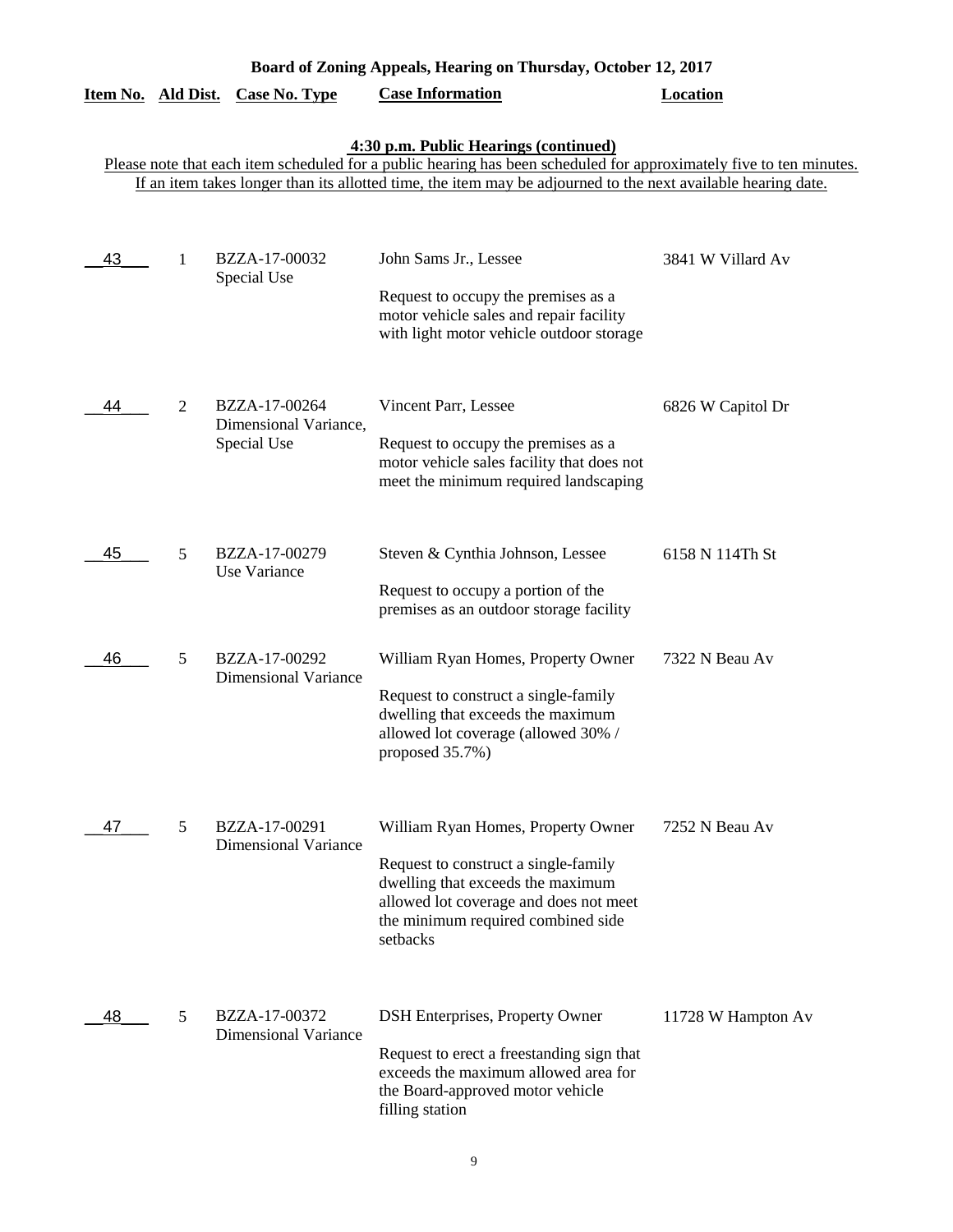| Board of Zoning Appeals, Hearing on Thursday, October 12, 2017 |   |                                                       |                                                                                                                                                                                                                                                                    |                      |
|----------------------------------------------------------------|---|-------------------------------------------------------|--------------------------------------------------------------------------------------------------------------------------------------------------------------------------------------------------------------------------------------------------------------------|----------------------|
| Item No. Ald Dist.                                             |   | <b>Case No. Type</b>                                  | <b>Case Information</b>                                                                                                                                                                                                                                            | <b>Location</b>      |
|                                                                |   |                                                       | 5:30 p.m. Public Hearings.<br>Please note that each item scheduled for a public hearing has been scheduled for approximately five to ten minutes.<br>If an item takes longer than its allotted time, the item may be adjourned to the next available hearing date. |                      |
| 49                                                             | 6 | BZZA-17-00351<br><b>Dimensional Variance</b>          | The Community Warehouse, Property<br>Owner<br>Request to erect two wall signs that<br>exceed the maximum allowed area                                                                                                                                              | 324 W North Av       |
| 50                                                             | 7 | BZZA-17-00267<br>Dimensional Variance,<br>Special Use | Belal Abushaqra, Lessee<br>Request to occupy the premises as a<br>motor vehicle sales and repair facility<br>that does not meet the minimum<br>required landscaping                                                                                                | 4246 W Capitol Dr    |
| 51                                                             | 8 | BZZA-17-00167<br>Special Use,<br>Use Variance         | Damaris Payano, Property Owner<br>Request to occupy a portion of the<br>premises as a currency exchange and<br>general office                                                                                                                                      | 1901 S 26Th St       |
| 52                                                             | 8 | BZZA-17-00307<br>Dimensional Variance,<br>Special Use | Millennium Motor Sales, Inc., Property<br>Owner<br>Request to occupy the premises as an<br>outdoor motor vehicle storage facility<br>that does not meet the minimum<br>required landscaping                                                                        | 2209 W Grant St      |
| 53                                                             | 8 | BZZA-17-00298<br>Special Use                          | REO Motors, Inc., Lessee<br>Request to occupy the premises as a<br>light motor vehicle repair facility                                                                                                                                                             | 2725 S 29Th St       |
| 54                                                             | 9 | BZZA-17-00320<br>Use Variance                         | Browndeer Childcare Center LLC,<br>Lessee<br>Request to occupy a portion of the<br>premises as a day care center for 70<br>children per shift infant through 12<br>years of age, operating<br>Monday - Saturday 6:00 a.m. - midnight                               | 6922 W Brown Deer Rd |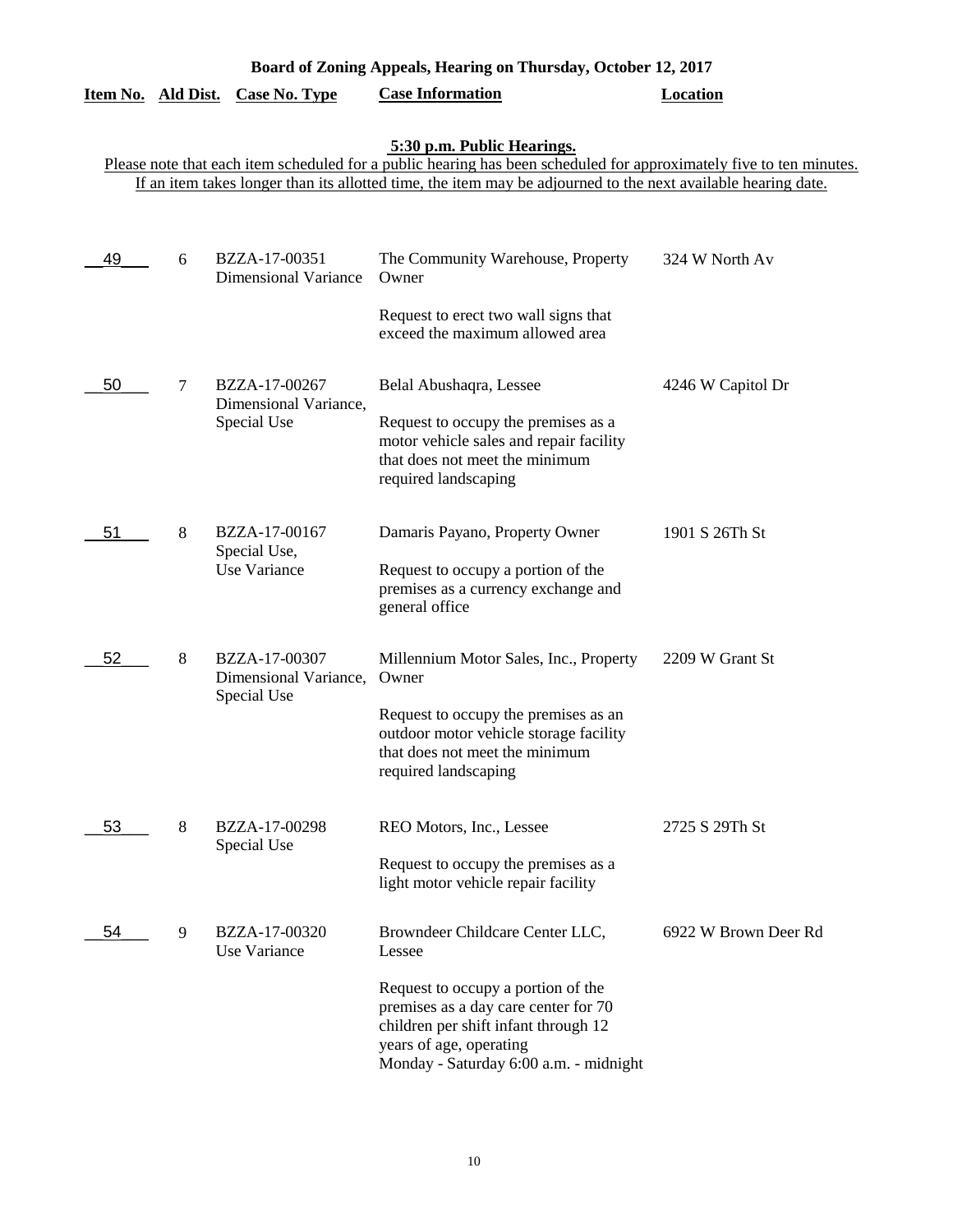| Board of Zoning Appeals, Hearing on Thursday, October 12, 2017 |                  |                                              |                                                                                                                                                           |                      |  |
|----------------------------------------------------------------|------------------|----------------------------------------------|-----------------------------------------------------------------------------------------------------------------------------------------------------------|----------------------|--|
| <u>Item No.</u>                                                | <b>Ald Dist.</b> | <b>Case No. Type</b>                         | <b>Case Information</b>                                                                                                                                   | <b>Location</b>      |  |
|                                                                |                  |                                              | 6:30 p.m. Public Hearings.<br>Please note that each item scheduled for a public hearing has been scheduled for approximately five to ten minutes.         |                      |  |
|                                                                |                  |                                              | If an item takes longer than its allotted time, the item may be adjourned to the next available hearing date.                                             |                      |  |
|                                                                |                  |                                              |                                                                                                                                                           |                      |  |
| 55                                                             | 9                | BZZA-17-00252<br>Special Use                 | Beautiful & Strong Safe Home for<br>Teens Girls LLC, Lessee                                                                                               | 6746 N 54Th St       |  |
|                                                                |                  |                                              | Request to occupy the premises as a<br>group home for 5 occupants                                                                                         |                      |  |
| 56                                                             | 9                | BZZA-17-00265<br>Special Use                 | Jon Petrie, Lessee                                                                                                                                        | 8025 N 76Th St       |  |
|                                                                |                  |                                              | Request to occupy a portion of the<br>premises as a motor vehicle repair<br>facility, body shop, and car wash                                             |                      |  |
| 57                                                             | 9                | BZZA-17-00277<br><b>Dimensional Variance</b> | Randy Miller, Property Owner<br>Request to occupy the premises as a                                                                                       | 6433 N Industrial Rd |  |
|                                                                |                  |                                              | permitted contractor's yard that does not<br>meet the minimum required landscaping                                                                        |                      |  |
| 58                                                             | 10               | BZZA-17-00290<br>Special Use                 | Joudeh Hamed, Lessee                                                                                                                                      | 5602 W Vliet St      |  |
|                                                                |                  |                                              | Request to continue occupying the<br>premises as a motor vehicle filling                                                                                  |                      |  |
|                                                                |                  |                                              | station and car wash (this is a new<br>operator)                                                                                                          |                      |  |
| 59                                                             | 10               | BZZA-17-00375<br>Special Use                 | Jami LLC, Prospective Buyer                                                                                                                               | 4110 W Martin Dr     |  |
|                                                                |                  |                                              | Request to continue occupying the<br>premises as a sit-down restaurant (this is<br>a new operator)                                                        |                      |  |
| 60                                                             | 11               | BZZA-17-00045<br>Dimensional Variance,       | Salim Shelleh, Lessee                                                                                                                                     | 2741 S 34Th St       |  |
|                                                                |                  | Use Variance                                 | Request to continue occupying the<br>premises as a light motor vehicle<br>outdoor storage facility that does not<br>meet the minimum required landscaping |                      |  |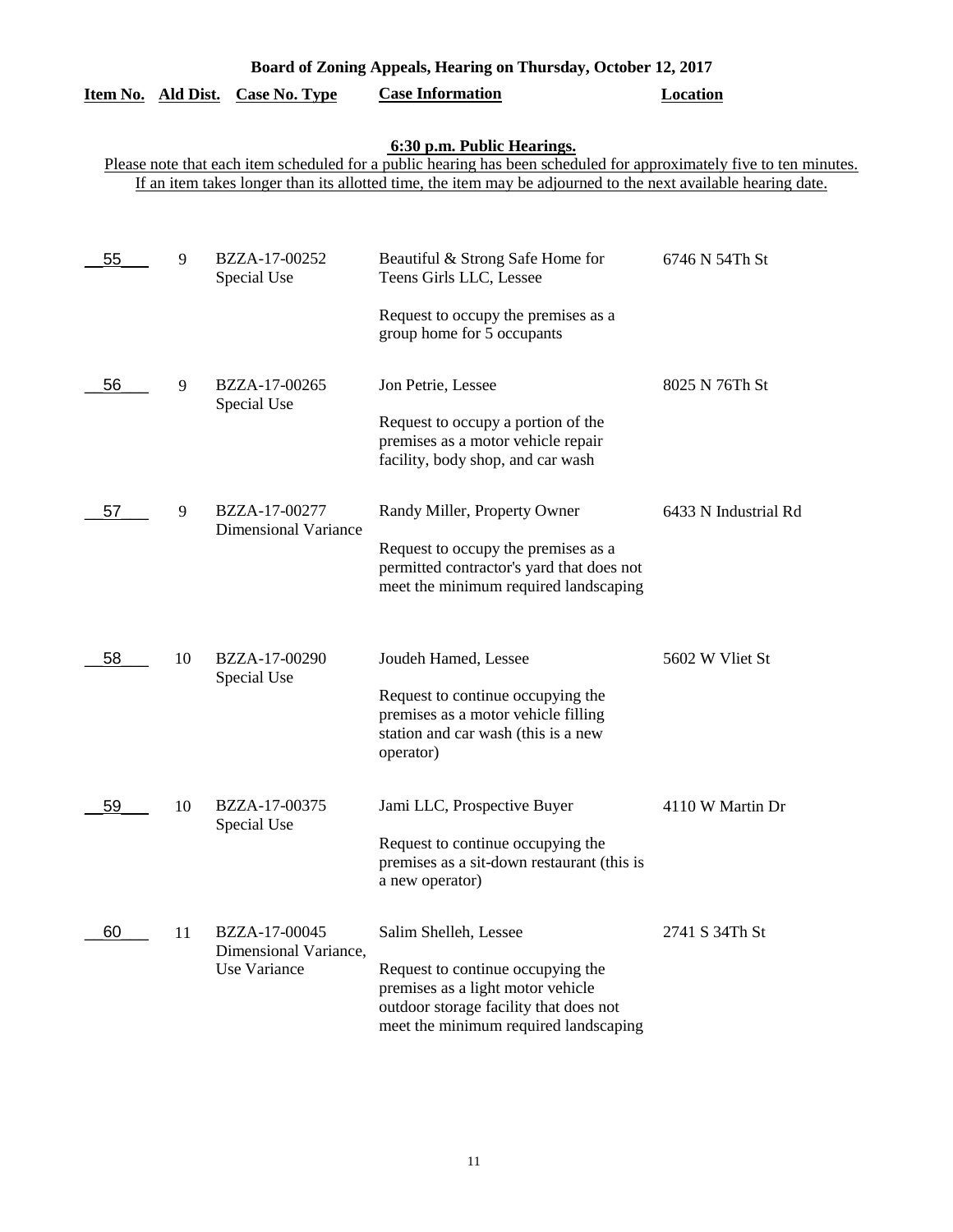| Board of Zoning Appeals, Hearing on Thursday, October 12, 2017                                                                                                                                                                                                     |    |                                              |                                                                                                                                                                                                                                                                               |               |  |
|--------------------------------------------------------------------------------------------------------------------------------------------------------------------------------------------------------------------------------------------------------------------|----|----------------------------------------------|-------------------------------------------------------------------------------------------------------------------------------------------------------------------------------------------------------------------------------------------------------------------------------|---------------|--|
| Item No. Ald Dist.                                                                                                                                                                                                                                                 |    | <b>Case No. Type</b>                         | <b>Case Information</b>                                                                                                                                                                                                                                                       | Location      |  |
|                                                                                                                                                                                                                                                                    |    |                                              | 6:30 p.m. Public Hearings (continued)<br>Please note that each item scheduled for a public hearing has been scheduled for approximately five to ten minutes.<br>If an item takes longer than its allotted time, the item may be adjourned to the next available hearing date. |               |  |
| 61                                                                                                                                                                                                                                                                 | 12 | BZZA-17-00347<br><b>Dimensional Variance</b> | Link Media Wisconsin LLC, Lessee<br>Request to erect an off-premise sign that<br>exceeds the maximum allowed height,<br>display area, and does not meet the<br>minimum required setback                                                                                       | 1966 S 4Th St |  |
| 7:30 p.m. Public Hearings.<br>Please note that each item scheduled for a public hearing has been scheduled for approximately five to ten minutes.<br>If an item takes longer than its allotted time, the item may be adjourned to the next available hearing date. |    |                                              |                                                                                                                                                                                                                                                                               |               |  |

| 62 | 13 | BZZA-17-00303<br>Special Use  | United Motors, LLC, Prospective Buyer                                                                         | 600 E Layton Av        |
|----|----|-------------------------------|---------------------------------------------------------------------------------------------------------------|------------------------|
|    |    |                               | Request to occupy the premises as a<br>motor vehicle sales facility                                           |                        |
| 63 | 13 | BZZA-17-00348<br>Special Use  | Avis Budget Car Rental LLC, Property<br>Owner                                                                 | 550 W Grange Av        |
|    |    |                               | Request to continue occupying the<br>premises as a light motor vehicle rental<br>facility                     |                        |
| 64 | 14 | BZZA-17-00293                 | U.S. Venture, Inc., Lessee                                                                                    | 1626 S Harbor Dr       |
|    |    | Special Use                   | Request to expand the Board-approved<br>hazardous materials storage facility                                  |                        |
| 65 | 14 | BZZA-17-00329<br>Special Use, | Jeff Binkert, Prospective Buyer                                                                               | 2842 S 5Th Ct          |
|    |    | Use Variance                  | Request to occupy the premises as a<br>light motor vehicle sales facility and<br>general retail establishment |                        |
| 66 | 14 | BZZA-17-00366                 | Hernan Gonzalez, Lessee                                                                                       | 2806 S 13Th St         |
|    |    | Special Use                   | Request to occupy a portion of the<br>premises as a hand car wash                                             |                        |
| 67 | 14 | BZZA-17-00328                 | Tanya Tate, Property Owner                                                                                    | 3116 S Kinnickinnic Av |
|    |    | <b>Dimensional Variance</b>   | Request to allow a sign that exceeds the<br>maximum allowed area                                              |                        |